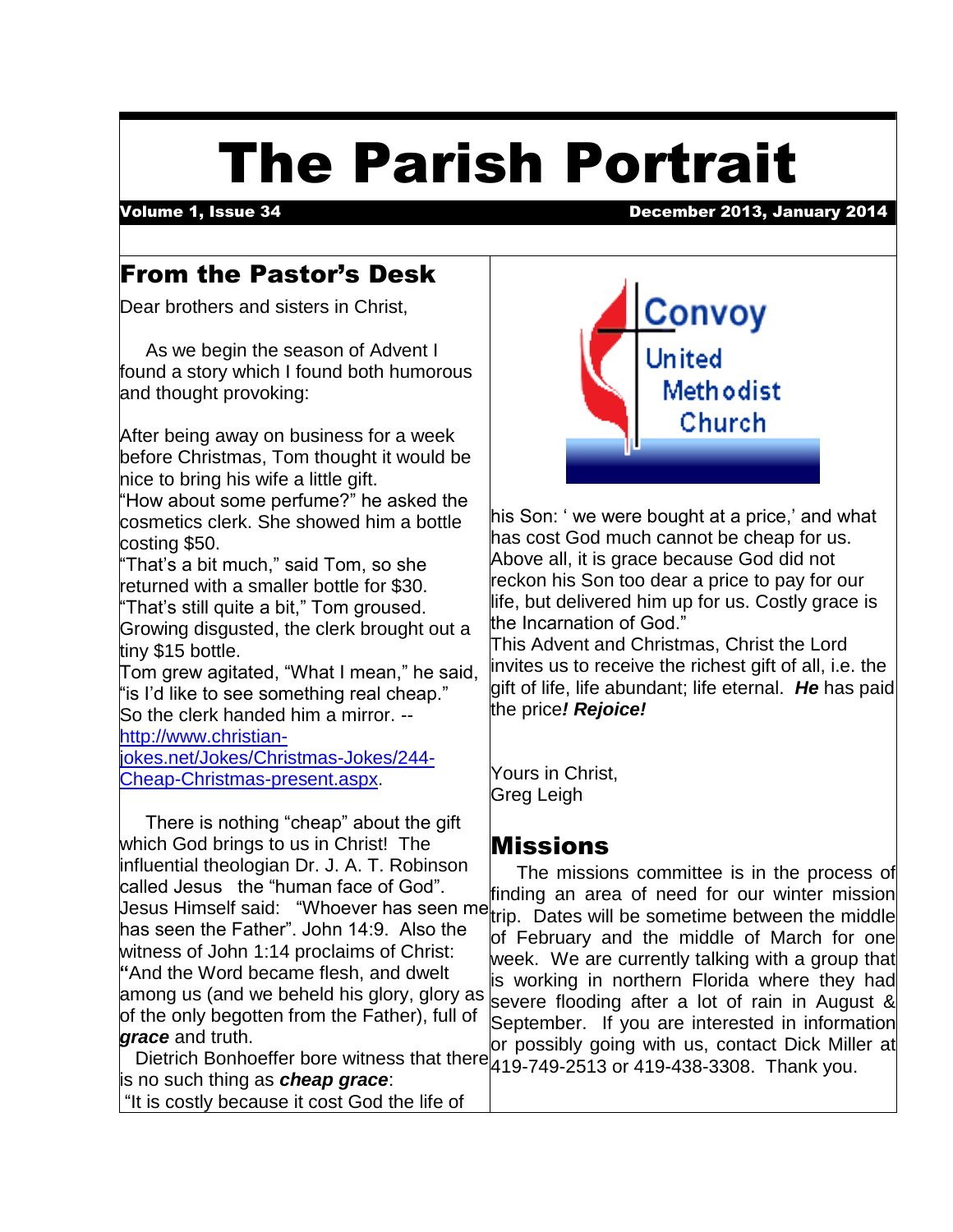| <b>Calendar of Events</b>    |                                                           | <b>Sunday School Teachers</b>                                                                                                                                                                                                                                                                                                   |
|------------------------------|-----------------------------------------------------------|---------------------------------------------------------------------------------------------------------------------------------------------------------------------------------------------------------------------------------------------------------------------------------------------------------------------------------|
| <b>Adult Choir Practice</b>  | Wednesdays 6:30pm                                         | To help give Sunday school teachers a break<br>once in a while, we would like to have quest<br>teachers. If you are available to help, please<br>place your name and number in the basket in the<br>vestibule marked "Sunday School," on the coat<br>rack. Thank you! Any questions please contact<br>Tina Pawlick at 749-4278. |
| Lions Club Meeting           | 2 <sup>nd</sup> Monday monthly                            |                                                                                                                                                                                                                                                                                                                                 |
| <b>UMW Meet</b>              | <b>Wednesday December</b><br>4th at 7pm                   |                                                                                                                                                                                                                                                                                                                                 |
| <b>Trustees Meeting</b>      | <b>Wednesday December</b><br>18 <sup>th</sup> at 7:00pm   | <b>Village Ministry Center</b>                                                                                                                                                                                                                                                                                                  |
| <b>Administrative Board</b>  | Thursday December<br>19th at 7:00pm                       | The VMC is now open Monday through<br>Thursday from 3:15pm-5pm for homework<br>assistance. Free Wifi is also available. If you<br>are interested in helping or looking around,<br>please drop by. The VMC is located on the<br>corner of highway 49 and Tully Street in the old<br><b>Buds Variety Store building.</b>          |
| Hanging of the Greens        | December 1 <sup>st</sup> during<br>9:30am worship service |                                                                                                                                                                                                                                                                                                                                 |
| <b>Communion Sunday</b>      | December 8th                                              |                                                                                                                                                                                                                                                                                                                                 |
| <b>UMYF Dinner Theater</b>   | December 8th                                              | <b>VMC Dates to remember</b><br>Christmas Caroling December 10 <sup>th</sup>                                                                                                                                                                                                                                                    |
| <b>VMC Christmas</b>         | <b>Tuesday December</b>                                   | 6:30pm<br>Christmas Caroling, if you know the name                                                                                                                                                                                                                                                                              |
| Caroling, meet at VMC        | $10^{th}$ 6:30pm                                          | of a "shut in" who would appreciate<br>hearing carols, please contact Steve                                                                                                                                                                                                                                                     |
| Preschool Program            | <b>Wednesday December</b><br>$11^{th}$ 7pm                | Drake at Hall Lumber 419-749-2119                                                                                                                                                                                                                                                                                               |
| <b>Christmas Eve Service</b> | <b>Tuesday December</b>                                   | <b>Loaves of Love</b>                                                                                                                                                                                                                                                                                                           |
|                              | $24^{\text{th}}$ 7pm.                                     | December collection items will be mac &                                                                                                                                                                                                                                                                                         |
| UMW/ UMM Joint<br>meeting    | <b>January 5, 2014</b>                                    | cheese<br>with<br>pull<br>tabs<br>microwavable<br>in<br>containers. You may continue to give monetary<br>gifts through the offering labeled Loaves of Love.                                                                                                                                                                     |
|                              | Don't forget to Like us on<br><b>Facebook</b>             | Thanks for all your continued support.                                                                                                                                                                                                                                                                                          |



[Convoy United Methodist Church](https://www.facebook.com/ConvoyUnitedMethodistChurch)

You can follow the news of the church at [www.convoyumc.org](http://www.convoyumc.org/) or follow us on Facebook.

# Aluminum Tab Collection

 $\overline{\phantom{a}}$ Stop and drop your aluminum pop tabs in the collection jars in the vestibules. The tabs will be given to Cyler Miller for his donation to the Ronald McDonald House. Another way we can support local missions. We have one full jar and will be starting another.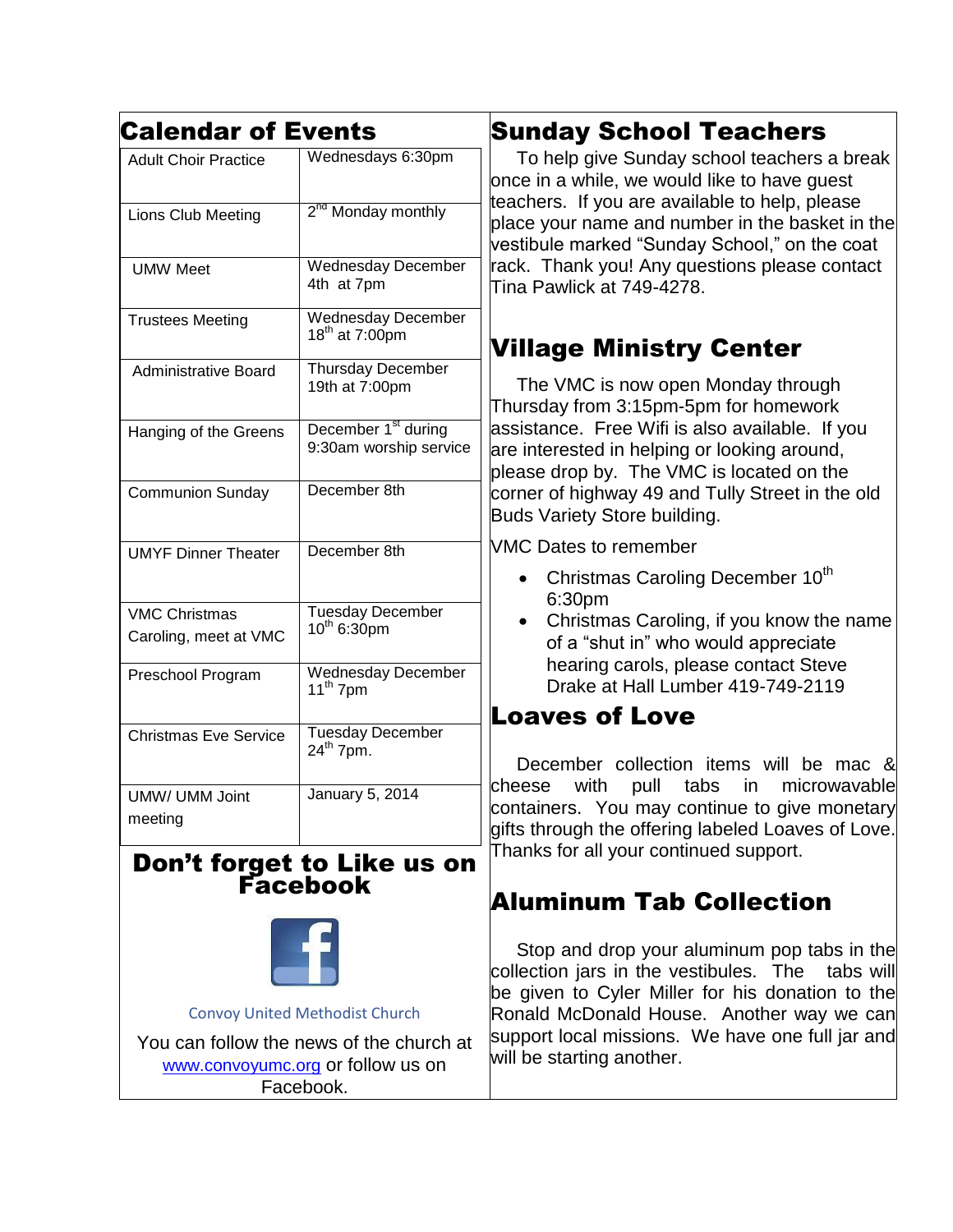#### UMYF

 Our fantastic youth are preparing yet another dinner theater for all our enjoyment. The dinner and performance will be held Sunday December  $8<sup>th</sup>$  at 6:30pm, where two plays will be performed.

 There will also be homemade cookie jar mixes for sale to support their mission efforts.

 If your passion is set design please contact Jean Leary, or Megan Hall, you efforts are appreciated.

 If you have never seen the youth perform, you don't know what you're missing. Make plans to attend.

# Crestview Heritage Board

*(excerpt from letter dated 10/30/2013)*

Dear Faithful Supporter,

 The children at the "Wings of Joy Bible Center" Crestview Heritage Board are excited in learning about the life of Joseph and memorizing the books of the Bible.

 "What a joy as an escort do I experience in seeing the progress of these young people? I repeat myself in saying; we are so**Hearth & Home:** Jim Ryan blessed to have such a privilege."

 The Board appreciates your interest, prayers and financial support.

 If you have questions about the teaching, finances, helping in escorts or wanting to set **Laurels of Rockford:** Jim and Jean Thomas up a visit to see and hear what we teach to the children, please feel free to contact us.

Sincerely,

Diane Perry, Treasurer

Crestview Heritage Board

#### The Giving Tree

Once again, our community giving tree will be located in the vestibule of the church. The tree will be made up of families with a need in our local community. Please make it a point to stop by and see how you can make a difference.

The gifts should be wrapped and the label that belongs to that package should be on the front.

### Flower Calendar

 The flower calendar for 2013 is up on the bulletin board at the edge of the sanctuary. There are still a few dates available, but they are going fast. The cost is \$27 per Sunday.

# Prayer Concerns

Margaret Miller, Brad Hughes, Mary Jo Hammonds, Dean McOmber, Dick Burden, Greg & Madalyn Emerick, Helen Anderson, Annabelle Clevenger, June Burns, Rosalee Burns, Dale & Dorothy Gleckler, Annabelle Clevenger, Madge Wilson, Gina Griffiths, Dave & Stella Stevens, Shelly Klinker, Ray Tinnel, Reese Sunderland, Anna Dyer (Delta Dingus' mother), Pam Kulwicki, Luke Hoffman (Delta's friend).

**Vancrest/Convoy**: Romaine Feasby

**Georgetown Place:** (Fort Wayne) Dean **Branstrator** 

**Elmcrest of Lima:** Nell Rice

*"Be thou faithful unto death, and I will give thee a crown of life."*

#### Revelations 2:10 KJV